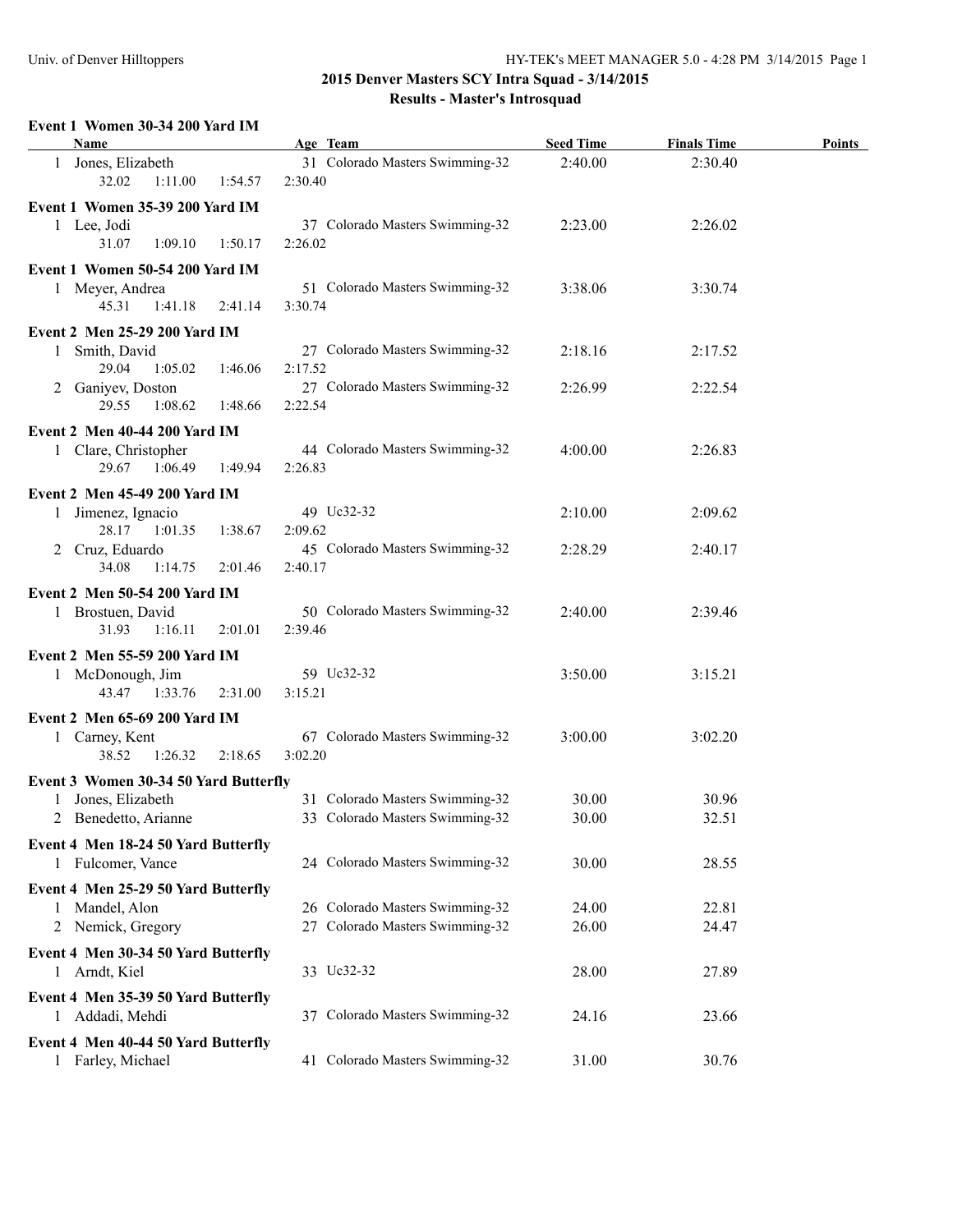|   | Event 4 Men 45-49 50 Yard Butterfly                      |         |                                            |         |         |
|---|----------------------------------------------------------|---------|--------------------------------------------|---------|---------|
|   | 1 Cusack, Clif                                           |         | 45 Colorado Masters Swimming-32            | 28.00   | 28.43   |
|   | 2 Pins, Michael                                          |         | 49 Colorado Masters Swimming-32            | 28.39   | 28.87   |
|   |                                                          |         |                                            |         |         |
|   | Event 4 Men 55-59 50 Yard Butterfly<br>1 Hofstra, Albert |         | 58 Colorado Masters Swimming-32            | 36.10   | 35.11   |
|   |                                                          |         | 59 Uc32-32                                 |         |         |
|   | 2 McDonough, Jim                                         |         |                                            | 43.03   | 47.76   |
|   | Event 4 Men 65-69 50 Yard Butterfly                      |         |                                            |         |         |
|   | 1 Abrahams, Richard                                      |         | 69 Colorado Masters Swimming-32            | 26.68   | 27.06   |
|   | Event 4 Men 70-74 50 Yard Butterfly                      |         |                                            |         |         |
|   | 1 Hultin, Walter                                         |         | 71 Colorado Masters Swimming-32            | 35.00   | 34.74   |
|   | Event 5 Women 25-29 200 Yard Freestyle                   |         |                                            |         |         |
|   | 1 Scott, Ashley E                                        |         | 26 Colorado Masters Swimming-32            | NT      | 2:12.81 |
|   | 28.99<br>1:01.61                                         | 1:36.16 | 2:12.81                                    |         |         |
|   |                                                          |         |                                            |         |         |
|   | Event 5 Women 30-34 200 Yard Freestyle                   |         |                                            |         |         |
|   | 1 Trimble, Ginny                                         |         | 30 Dayton Area Sharks-17                   | 2:15.00 | 2:14.95 |
|   | 31.06<br>1:05.88                                         | 1:41.21 | 2:14.95                                    |         |         |
|   | Event 5 Women 60-64 200 Yard Freestyle                   |         |                                            |         |         |
|   | 1 Laney, Judith                                          |         | 62 Colorado Masters Swimming-32            | 2:40.00 | 2:42.20 |
|   | 37.43<br>1:18.03                                         | 1:59.93 | 2:42.20                                    |         |         |
|   | Event 5 Women 65-69 200 Yard Freestyle                   |         |                                            |         |         |
|   | 1 Anziano, Marcia                                        |         | 69 Colorado Masters Swimming-32            | 3:15.00 | 3:19.55 |
|   | 47.22<br>1:38.11                                         | 2:30.22 | 3:19.55                                    |         |         |
|   |                                                          |         |                                            |         |         |
|   | Event 6 Men 25-29 200 Yard Freestyle                     |         |                                            |         |         |
|   | 1 Smith, David<br>28.63<br>1:00.08                       | 1:31.48 | 27 Colorado Masters Swimming-32<br>2:02.47 | 2:21.04 | 2:02.47 |
|   |                                                          |         |                                            |         |         |
|   | Event 6 Men 30-34 200 Yard Freestyle                     |         |                                            |         |         |
|   | 1 Batchelder, John                                       |         | 34 Colorado Masters Swimming-32            | 2:02.99 | 2:00.47 |
|   | 58.48<br>28.32                                           | 1:29.98 | 2:00.47                                    |         |         |
|   | 2 Clark, Steven                                          |         | 31 Colorado Masters Swimming-32            | 2:14.57 | 2:10.36 |
|   | 29.78<br>1:02.18                                         | 1:36.10 | 2:10.36                                    |         |         |
|   | Event 6 Men 40-44 200 Yard Freestyle                     |         |                                            |         |         |
|   | 1 Farley, Michael                                        |         | 41 Colorado Masters Swimming-32            | 2:25.00 | 2:26.19 |
|   | 32.06<br>1:09.73                                         | 2:26.19 |                                            |         |         |
|   | Event 6 Men 45-49 200 Yard Freestyle                     |         |                                            |         |         |
|   | 1 Barringer, Rob                                         |         | 49 Colorado Masters Swimming-32            | 2:00.18 | 1:59.91 |
|   | 26.55<br>55.87                                           | 1:27.37 | 1:59.91                                    |         |         |
|   | 2 Acosta, Marty                                          |         | 49 Colorado Masters Swimming-32            | 2:10.00 | 2:08.91 |
|   | 30.03<br>1:02.63                                         | 1:35.46 | 2:08.91                                    |         |         |
|   | Event 6 Men 50-54 200 Yard Freestyle                     |         |                                            |         |         |
|   | 1 Boyd, Matt M                                           |         | 51 Colorado Masters Swimming-32            | 2:20.00 | 2:07.79 |
|   | 30.69<br>1:03.53                                         | 1:36.98 | 2:07.79                                    |         |         |
| 2 | Toomey, Tom                                              |         | 53 Uc32-32                                 | 2:22.00 | 2:23.75 |
|   | 32.89<br>1:08.58                                         | 1:46.78 | 2:23.75                                    |         |         |
|   |                                                          |         |                                            |         |         |
|   | Event 6 Men 55-59 200 Yard Freestyle                     |         |                                            |         |         |
| 1 | Scott, Greg C                                            |         | 55 Colorado Masters Swimming-32            | 2:02.00 | 1:58.34 |
|   | 27.58<br>56.59                                           | 1:26.81 | 1:58.34                                    |         |         |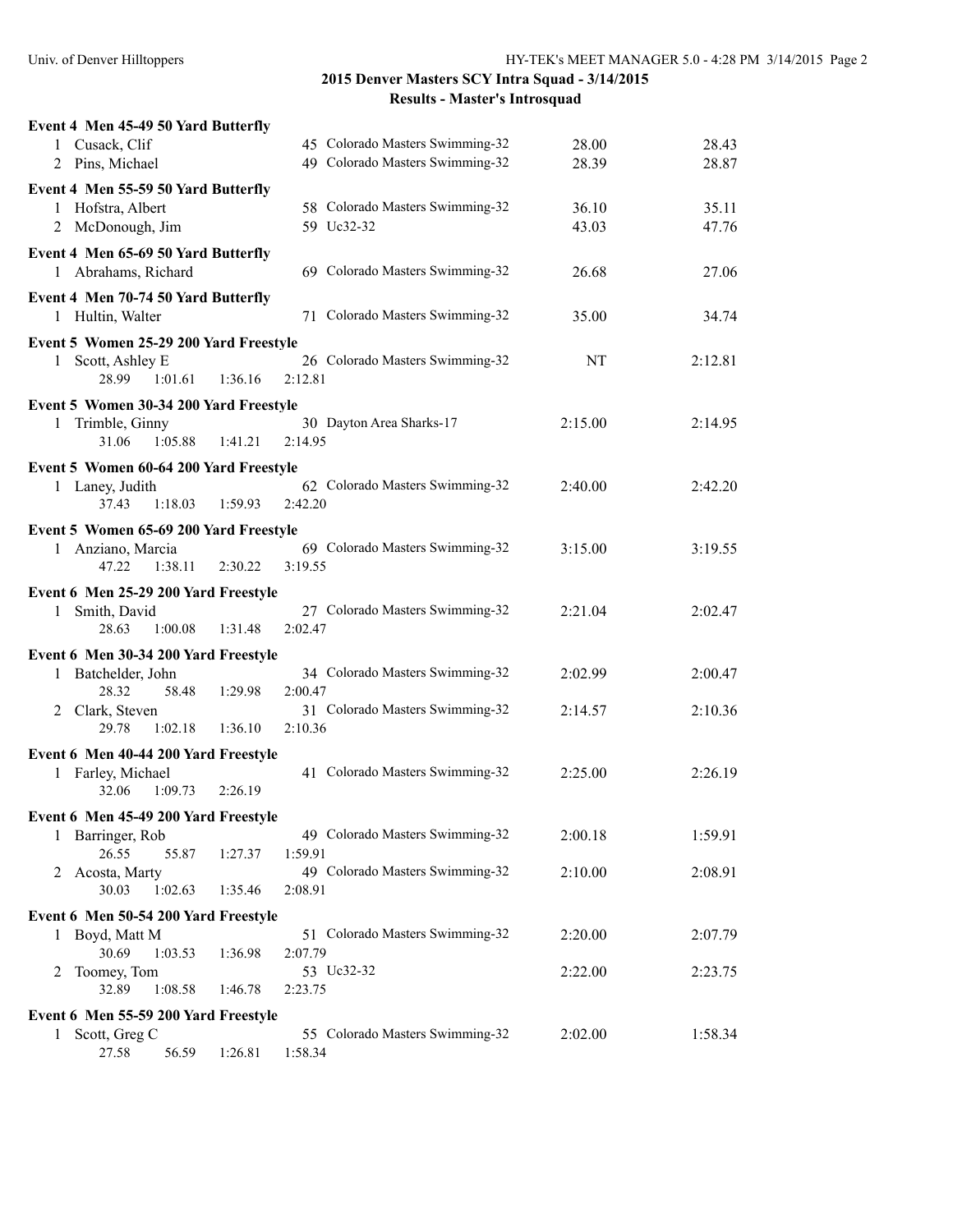|        | (Event 6 Men 55-59 200 Yard Freestyle)    |         |         |                                                             |                |                |
|--------|-------------------------------------------|---------|---------|-------------------------------------------------------------|----------------|----------------|
|        | 2 Nolte, Christopher<br>31.94<br>1:06.62  | 1:42.06 | 2:16.93 | 58 Colorado Masters Swimming-32                             | 2:12.00        | 2:16.93        |
|        | 3 McDonough, Jim                          |         |         | 59 Uc32-32                                                  | 3:40.00        | 3:05.08        |
|        | 37.63<br>1:23.01                          | 2:14.56 | 3:05.08 |                                                             |                |                |
|        | Event 6 Men 75-79 200 Yard Freestyle      |         |         |                                                             |                |                |
|        | 1 Plummer, Mark                           |         |         | 78 Colorado Masters Swimming-32                             | 3:15.55        | 3:22.92        |
|        | 43.12<br>1:33.82                          | 2:29.09 | 3:22.92 |                                                             |                |                |
|        | Event 7 Women 35-39 100 Yard Breaststroke |         |         |                                                             |                |                |
|        | 1 Lee, Jodi                               |         |         | 37 Colorado Masters Swimming-32                             | 1:13.50        | 1:16.78        |
|        | 1:16.78<br>36.87                          |         |         |                                                             |                |                |
|        | Event 7 Women 50-54 100 Yard Breaststroke |         |         |                                                             |                |                |
|        | 1 Campbell, Ellen<br>39.76<br>1:23.48     |         |         | 51 Colorado Masters Swimming-32                             | 1:18.95        | 1:23.48        |
|        | 2 Nolte, Susan<br>1:41.37<br>48.12        |         |         | 53 Colorado Masters Swimming-32                             | 1:39.90        | 1:41.37        |
|        | Event 7 Women 60-64 100 Yard Breaststroke |         |         |                                                             |                |                |
|        | 1 Kane, Julie                             |         |         | 61 Colorado Masters Swimming-32                             | 1:56.91        | 1:57.32        |
|        | Event 8 Men 25-29 100 Yard Breaststroke   |         |         |                                                             |                |                |
|        | 1 Ganiyev, Doston                         |         |         | 27 Colorado Masters Swimming-32                             | 1:09.66        | 1:09.07        |
|        | 33.55<br>1:09.07                          |         |         |                                                             |                |                |
|        | Event 8 Men 40-44 100 Yard Breaststroke   |         |         |                                                             |                |                |
|        | 1 Clare, Christopher                      |         |         | 44 Colorado Masters Swimming-32                             | 1:13.23        | 1:16.07        |
|        | 36.08<br>1:16.07                          |         |         |                                                             |                |                |
|        | Event 8 Men 45-49 100 Yard Breaststroke   |         |         |                                                             |                |                |
|        | 1 Grotke, Greg<br>31.10<br>1:06.00        |         |         | 46 Colorado Masters Swimming-32                             | 1:05.00        | 1:06.00        |
|        | 2 Pins, Michael                           |         |         | 49 Colorado Masters Swimming-32                             | 1:22.01        | 1:23.82        |
|        | 38.67<br>1:23.82                          |         |         |                                                             |                |                |
|        | Event 8 Men 55-59 100 Yard Breaststroke   |         |         |                                                             |                |                |
|        | 1 Bank, Holden                            |         |         | 55 Colorado Masters Swimming-32                             | 1:10.50        | 1:10.17        |
|        | 32.23<br>1:10.17                          |         |         |                                                             |                |                |
|        | 2 McDonough, Jim                          |         |         | 59 Uc32-32                                                  | 1:49.00        | 1:42.38        |
|        | 47.29<br>1:42.38                          |         |         |                                                             |                |                |
|        | Event 9 Women 30-34 50 Yard Backstroke    |         |         |                                                             |                |                |
| 1      | Benedetto, Arianne                        |         |         | 33 Colorado Masters Swimming-32                             | 32.00          | 32.52          |
| 2<br>3 | Trimble, Ginny<br>Jones, Elizabeth        |         |         | 30 Dayton Area Sharks-17<br>31 Colorado Masters Swimming-32 | 32.50<br>30.00 | 32.53<br>33.45 |
|        |                                           |         |         |                                                             |                |                |
|        | Event 9 Women 50-54 50 Yard Backstroke    |         |         |                                                             |                |                |
| 1      | Garnier, Kathy                            |         |         | 54 Colorado Masters Swimming-32                             | 40.00          | 38.37          |
|        | Event 9 Women 60-64 50 Yard Backstroke    |         |         |                                                             |                |                |
|        | 1 Kane, Julie                             |         |         | 61 Colorado Masters Swimming-32                             | 52.87          | 54.10          |
|        | Event 10 Men 25-29 50 Yard Backstroke     |         |         |                                                             |                |                |
| 1      | Mandel, Alon                              |         |         | 26 Colorado Masters Swimming-32                             | 24.00          | 23.03          |
| 2      | Nemick, Gregory                           |         |         | 27 Colorado Masters Swimming-32                             | 29.00          | 27.77          |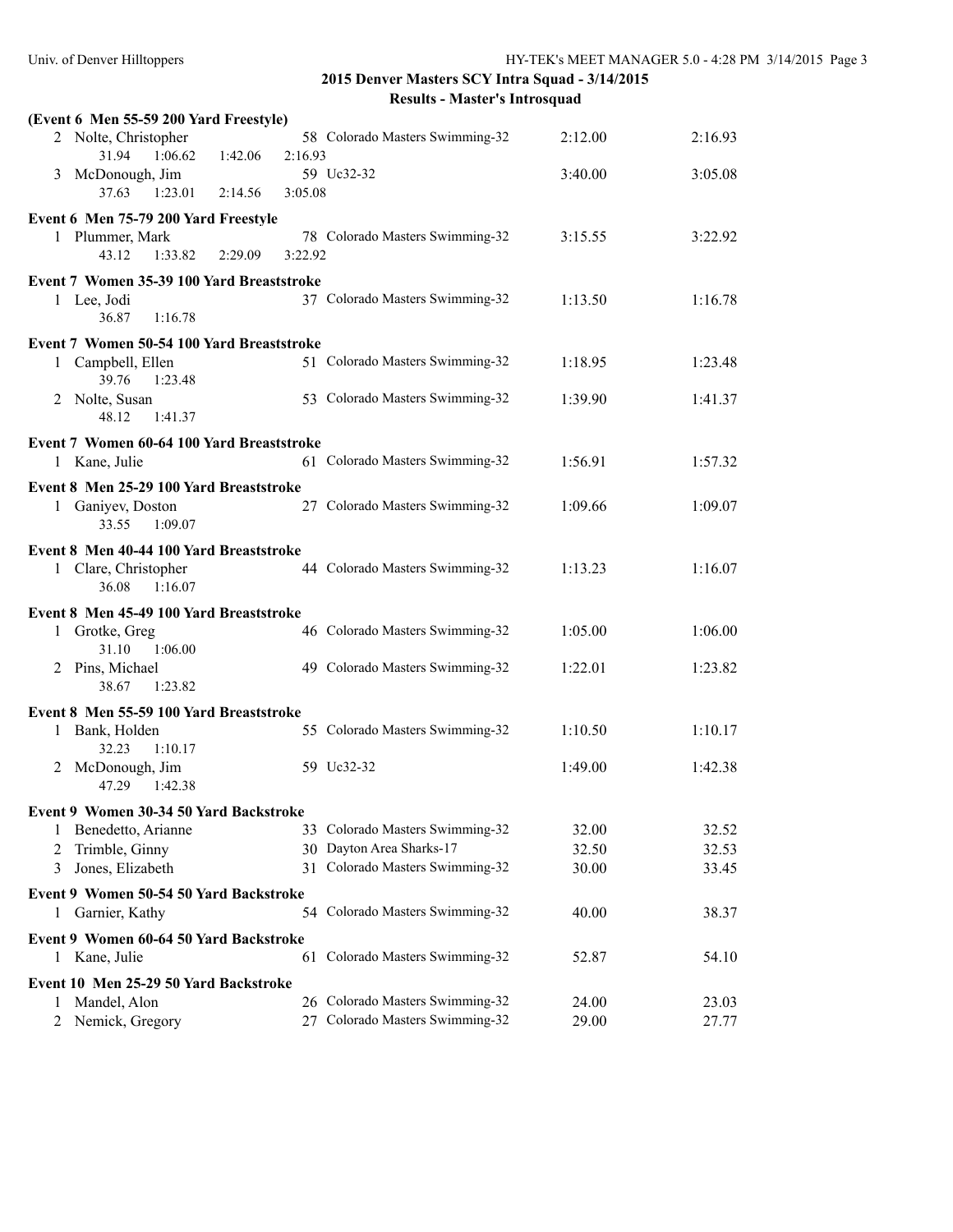| Event 10 Men 30-34 50 Yard Backstroke                                 |                                                                    |           |         |
|-----------------------------------------------------------------------|--------------------------------------------------------------------|-----------|---------|
| 1 Clark, Steven                                                       | 31 Colorado Masters Swimming-32                                    | 32.49     | 33.94   |
| Event 10 Men 35-39 50 Yard Backstroke<br>1 Addadi, Mehdi              | 37 Colorado Masters Swimming-32                                    | 24.61     | 25.29   |
| Event 10 Men 45-49 50 Yard Backstroke                                 |                                                                    |           |         |
| 1 Cusack, Clif                                                        | 45 Colorado Masters Swimming-32<br>45 Colorado Masters Swimming-32 | 31.00     | 31.39   |
| 2 Cruz, Eduardo                                                       |                                                                    | 30.96     | 33.76   |
| Event 10 Men 55-59 50 Yard Backstroke<br>1 Hofstra, Albert            | 58 Colorado Masters Swimming-32                                    | 39.50     | 38.16   |
| Event 11 Women 30-34 200 Yard Butterfly                               |                                                                    |           |         |
| 1 Trimble, Ginny<br>35.40<br>1:18.20<br>2:01.89                       | 30 Dayton Area Sharks-17<br>2:43.91                                | 2:40.00   | 2:43.91 |
| Event 11 Women 50-54 200 Yard Butterfly                               |                                                                    |           |         |
| 1 Meyer, Andrea<br>45.61<br>1:41.90<br>2:43.58                        | 51 Colorado Masters Swimming-32<br>3:43.98                         | 3:46.89   | 3:43.98 |
| Event 12 Men 30-34 200 Yard Butterfly                                 |                                                                    |           |         |
| Batchelder, John<br>1                                                 | 34 Colorado Masters Swimming-32                                    | 2:14.00   | 2:15.69 |
| 29.91<br>1:05.15<br>1:41.05                                           | 2:15.69                                                            |           |         |
| Event 18 Women 25-29 100 Yard Freestyle<br>1 Scott, Ashley E          | 26 Colorado Masters Swimming-32                                    | <b>NT</b> | 58.96   |
| 28.06<br>58.96                                                        |                                                                    |           |         |
| Event 18 Women 30-34 100 Yard Freestyle                               |                                                                    |           |         |
| Jones, Elizabeth<br>$\mathbf{1}$<br>29.00<br>1:00.51                  | 31 Colorado Masters Swimming-32                                    | 1:02.00   | 1:00.51 |
| Event 18 Women 60-64 100 Yard Freestyle                               |                                                                    |           |         |
| Laney, Judith<br>1<br>36.84<br>1:15.76                                | 62 Colorado Masters Swimming-32                                    | 1:15.00   | 1:15.76 |
| 2 Kane, Julie                                                         | 61 Colorado Masters Swimming-32                                    | 1:38.90   | 1:46.30 |
| Event 19 Men 18-24 100 Yard Freestyle                                 |                                                                    |           |         |
| 1 Fulcomer, Vance                                                     | 24 Colorado Masters Swimming-32                                    | 1:00.00   | 56.41   |
| 56.41<br>26.63                                                        |                                                                    |           |         |
| Event 19 Men 25-29 100 Yard Freestyle<br>Smith, David<br>$\mathbf{1}$ | 27 Colorado Masters Swimming-32                                    | 56.19     | 55.17   |
| 26.62<br>55.17                                                        |                                                                    |           |         |
| Event 19 Men 30-34 100 Yard Freestyle                                 |                                                                    |           |         |
| Arndt, Kiel<br>1                                                      | 33 Uc32-32                                                         | 1:05.00   | 56.10   |
| 26.28<br>56.10<br>Clark, Steven<br>2                                  | 31 Colorado Masters Swimming-32                                    | 58.67     | 59.00   |
| 28.44<br>59.00                                                        |                                                                    |           |         |
| Event 19 Men 35-39 100 Yard Freestyle                                 |                                                                    |           |         |
| Addadi, Mehdi<br>1                                                    | 37 Colorado Masters Swimming-32                                    | 49.50     | 50.81   |
| 23.89<br>50.81                                                        |                                                                    |           |         |
| Event 19 Men 40-44 100 Yard Freestyle<br>1 Farley, Michael            | 41 Colorado Masters Swimming-32                                    | 1:03.00   | 1:00.17 |
| 29.02<br>1:00.17                                                      |                                                                    |           |         |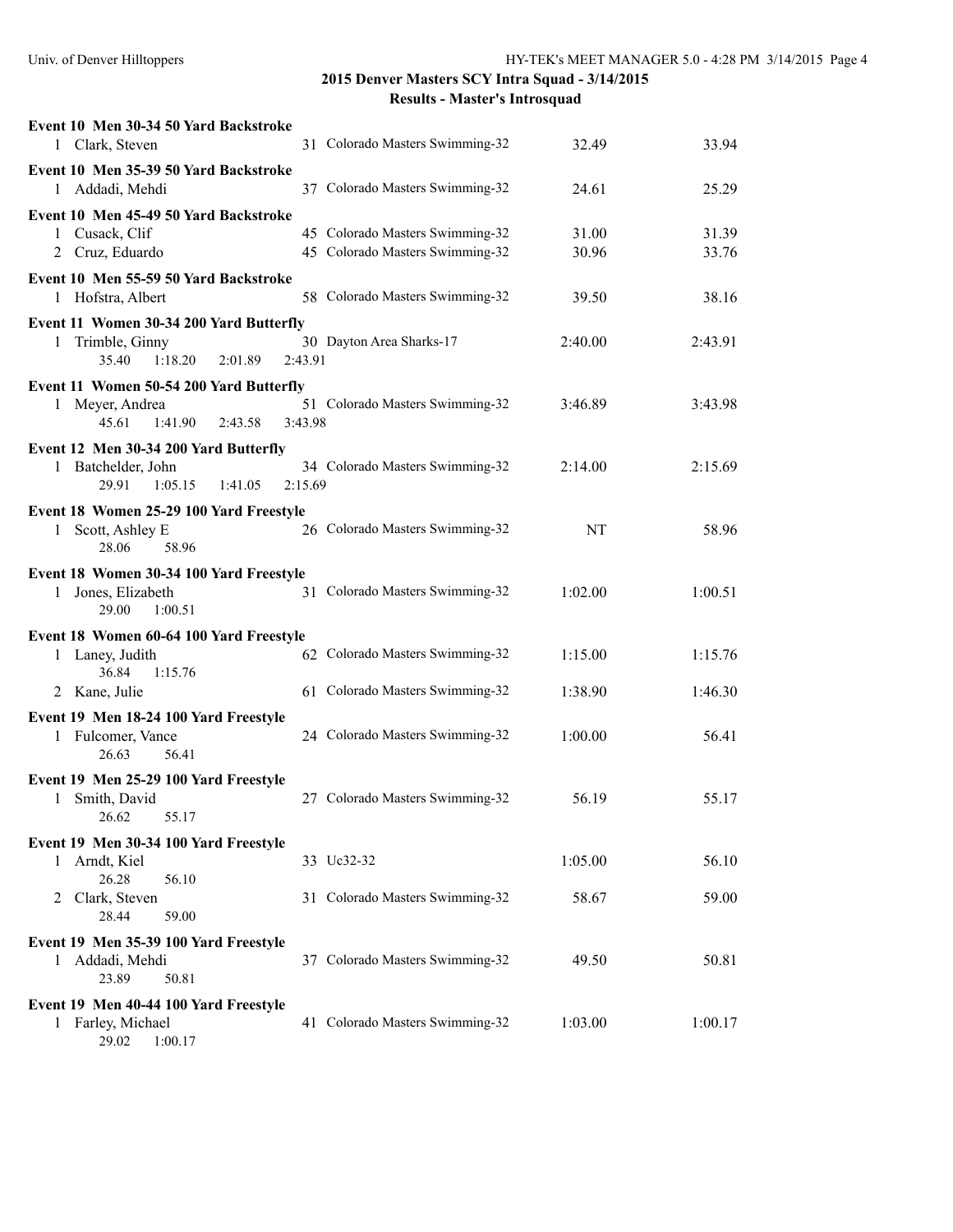| Event 19 Men 45-49 100 Yard Freestyle            |                                 |         |         |
|--------------------------------------------------|---------------------------------|---------|---------|
| Barringer, Rob<br>$\mathbf{1}$<br>25.77<br>53.84 | 49 Colorado Masters Swimming-32 | 55.18   | 53.84   |
| Acosta, Marty<br>2<br>28.64<br>59.48             | 49 Colorado Masters Swimming-32 | 58.00   | 59.48   |
| Event 19 Men 50-54 100 Yard Freestyle            |                                 |         |         |
| 1 Hunter, Shawn<br>30.55<br>1:05.06              | 51 Colorado Masters Swimming-32 | 1:03.00 | 1:05.06 |
| Toomey, Tom<br>2<br>31.79<br>1:05.14             | 53 Uc32-32                      | 1:03.30 | 1:05.14 |
| Event 19 Men 55-59 100 Yard Freestyle            |                                 |         |         |
| 1 Nolte, Christopher<br>1:00.38<br>29.20         | 58 Colorado Masters Swimming-32 | 59.50   | 1:00.38 |
| Event 19 Men 65-69 100 Yard Freestyle            |                                 |         |         |
| Abrahams, Richard<br>1<br>26.37<br>55.18         | 69 Colorado Masters Swimming-32 | 54.43   | 55.18   |
| Carney, Kent<br>2<br>1:12.07<br>34.06            | 67 Colorado Masters Swimming-32 | 1:10.00 | 1:12.07 |
| Event 19 Men 75-79 100 Yard Freestyle            |                                 |         |         |
| 1 Plummer, Mark<br>40.54<br>1:26.21              | 78 Colorado Masters Swimming-32 | 1:25.65 | 1:26.21 |
| Event 20 Women 25-29 50 Yard Breaststroke        |                                 |         |         |
| 1 Babcock, Emmy                                  | 26 Uc32-32                      | 42.30   | 41.98   |
| Event 20 Women 35-39 50 Yard Breaststroke        |                                 |         |         |
| 1 Lee, Jodi                                      | 37 Colorado Masters Swimming-32 | 33.00   | 34.72   |
| Event 20 Women 50-54 50 Yard Breaststroke        |                                 |         |         |
| 1 Campbell, Ellen                                | 51 Colorado Masters Swimming-32 | 37.84   | 38.57   |
| 2 Garnier, Kathy                                 | 54 Colorado Masters Swimming-32 | 45.00   | 42.58   |
| Nolte, Susan<br>3                                | 53 Colorado Masters Swimming-32 | 45.90   | 45.82   |
| Event 20 Women 60-64 50 Yard Breaststroke        |                                 |         |         |
| 1 Laney, Judith                                  | 62 Colorado Masters Swimming-32 | 58.00   | 48.43   |
| Event 21 Men 18-24 50 Yard Breaststroke          |                                 |         |         |
| 1 Fulcomer, Vance                                | 24 Colorado Masters Swimming-32 | 34.00   | 31.81   |
| Event 21 Men 30-34 50 Yard Breaststroke          |                                 |         |         |
| Clark, Steven<br>1                               | 31 Colorado Masters Swimming-32 | 36.88   | 36.15   |
| Event 21 Men 45-49 50 Yard Breaststroke          |                                 |         |         |
| Grotke, Greg<br>1                                | 46 Colorado Masters Swimming-32 | 30.00   | 29.42   |
| Cruz, Eduardo<br>2                               | 45 Colorado Masters Swimming-32 | 35.08   | 37.16   |
| Cusack, Clif<br>3                                | 45 Colorado Masters Swimming-32 | NT      | 39.21   |
| Event 21 Men 50-54 50 Yard Breaststroke          |                                 |         |         |
| Brostuen, David<br>1                             | 50 Colorado Masters Swimming-32 | 34.29   | 33.93   |
| Event 21 Men 55-59 50 Yard Breaststroke          |                                 |         |         |
| Bank, Holden<br>1                                | 55 Colorado Masters Swimming-32 | 33.00   | 30.72   |
| 2 Hofstra, Albert                                | 58 Colorado Masters Swimming-32 | 38.50   | 39.00   |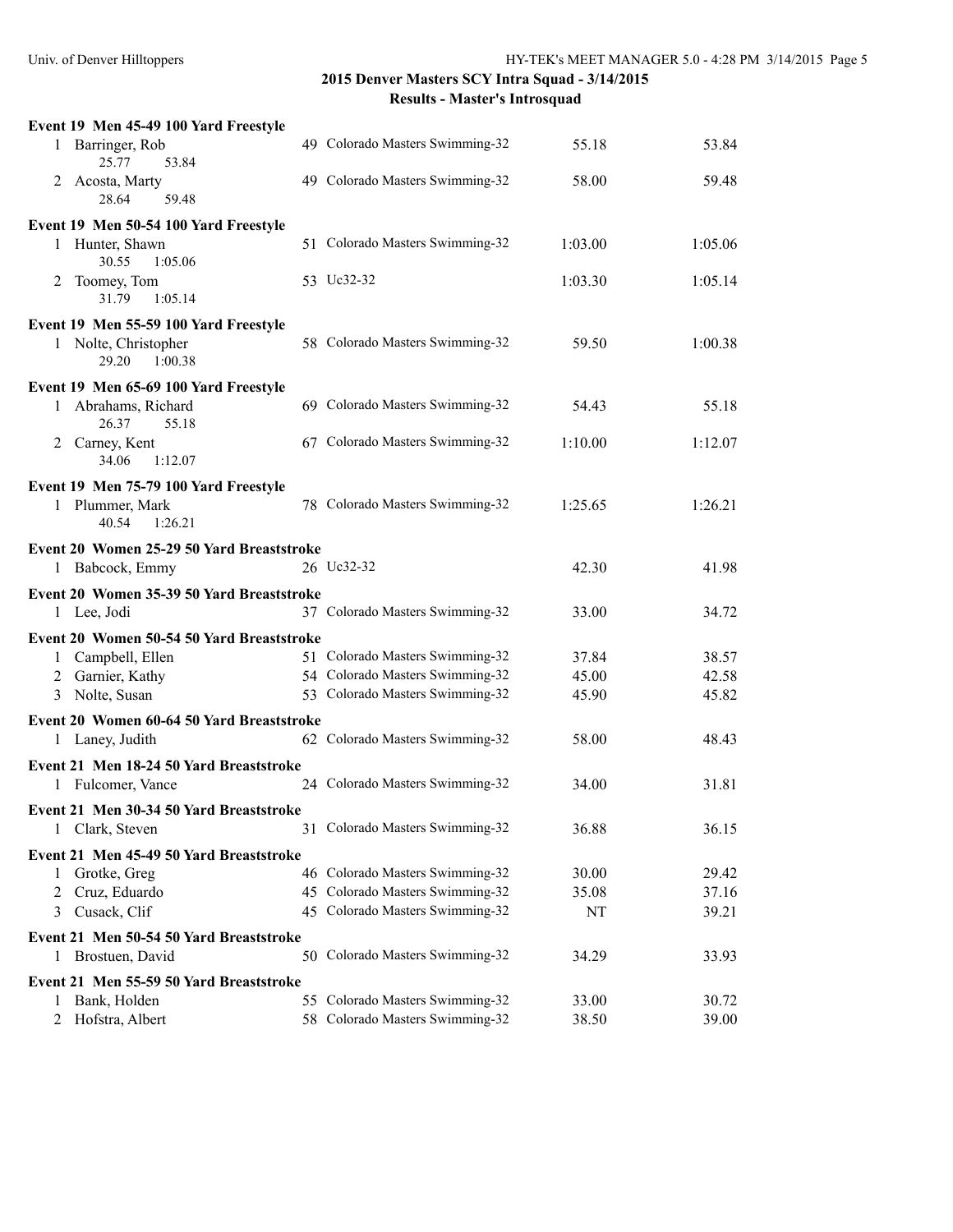|             | Event 22 Women 25-29 200 Yard Backstroke                                                          |                     |                                            |         |         |
|-------------|---------------------------------------------------------------------------------------------------|---------------------|--------------------------------------------|---------|---------|
|             | 1 Scott, Ashley E<br>35.43<br>1:14.06                                                             | 1:54.18             | 26 Colorado Masters Swimming-32<br>2:34.63 | NT      | 2:34.63 |
|             | Event 22 Women 30-34 200 Yard Backstroke                                                          |                     |                                            |         |         |
| 1           | Benedetto, Arianne<br>35.38<br>1:14.88                                                            | 1:55.66             | 33 Colorado Masters Swimming-32<br>2:35.30 | 2:31.00 | 2:35.30 |
|             | 2 Trimble, Ginny<br>37.18<br>1:18.28                                                              | 1:59.43             | 30 Dayton Area Sharks-17<br>2:38.67        | 2:40.00 | 2:38.67 |
|             | Event 22 Women 50-54 200 Yard Backstroke                                                          |                     |                                            |         |         |
|             | 1 Meyer, Andrea<br>49.34<br>1:45.52                                                               | 2:42.62             | 51 Colorado Masters Swimming-32<br>3:38.48 | 4:17.33 | 3:38.48 |
|             | Event 22 Women 65-69 200 Yard Backstroke                                                          |                     |                                            |         |         |
|             | 1 Anziano, Marcia<br>1:00.89<br>2:02.42                                                           | $3:02.64$ $4:00.18$ | 69 Colorado Masters Swimming-32            | 4:20.00 | 4:00.18 |
|             | Event 23 Men 30-34 200 Yard Backstroke                                                            |                     |                                            |         |         |
|             | 1 Batchelder, John<br>1:08.88<br>32.98                                                            | 1:46.52             | 34 Colorado Masters Swimming-32<br>2:22.69 | 2:23.84 | 2:22.69 |
|             | Event 23 Men 40-44 200 Yard Backstroke                                                            |                     |                                            |         |         |
|             | 1 Clare, Christopher<br>33.90<br>1:11.79                                                          | 1:52.28             | 44 Colorado Masters Swimming-32<br>2:36.09 | 3:00.00 | 2:36.09 |
|             | Event 23 Men 45-49 200 Yard Backstroke                                                            |                     |                                            |         |         |
|             | 1 Jimenez, Ignacio<br>30.56<br>1:02.89                                                            | 1:36.60             | 49 Uc32-32<br>2:10.00                      | 2:10.00 | 2:10.00 |
|             | Event 24 Women 35-39 100 Yard Butterfly                                                           |                     |                                            |         |         |
| 1 Lee, Jodi | 32.26<br>1:08.84                                                                                  |                     | 37 Colorado Masters Swimming-32            | 1:07.00 | 1:08.84 |
|             | Event 24 Women 50-54 100 Yard Butterfly                                                           |                     |                                            |         |         |
|             | 1 Meyer, Andrea<br>1:46.11<br>47.54                                                               |                     | 51 Colorado Masters Swimming-32            | 1:39.78 | 1:46.11 |
|             | Event 25 Men 25-29 100 Yard Butterfly                                                             |                     |                                            |         |         |
|             | 1 Nemick, Gregory<br>26.20<br>55.27                                                               |                     | 27 Colorado Masters Swimming-32            | 56.00   | 55.27   |
| 2           | Ganiyev, Doston<br>28.30<br>1:01.41                                                               |                     | 27 Colorado Masters Swimming-32            | 59.96   | 1:01.41 |
| 3           | Smith, David<br>29.38<br>1:01.86                                                                  |                     | 27 Colorado Masters Swimming-32            | 1:00.53 | 1:01.86 |
|             | Event 25 Men 45-49 100 Yard Butterfly                                                             |                     |                                            |         |         |
|             | 1 Pins, Michael<br>30.58<br>1:05.46                                                               |                     | 49 Colorado Masters Swimming-32            | 1:04.28 | 1:05.46 |
|             | Event 25 Men 70-74 100 Yard Butterfly                                                             |                     |                                            |         |         |
|             | 1 Hultin, Walter<br>41.02<br>1:34.83                                                              |                     | 71 Colorado Masters Swimming-32            | 1:35.00 | 1:34.83 |
|             |                                                                                                   |                     |                                            |         |         |
|             |                                                                                                   |                     |                                            |         |         |
| 1           | Event 26 Women 25-29 50 Yard Freestyle<br>Babcock, Emmy<br>Event 26 Women 30-34 50 Yard Freestyle |                     | 26 Uc32-32                                 | 31.02   | 30.03   |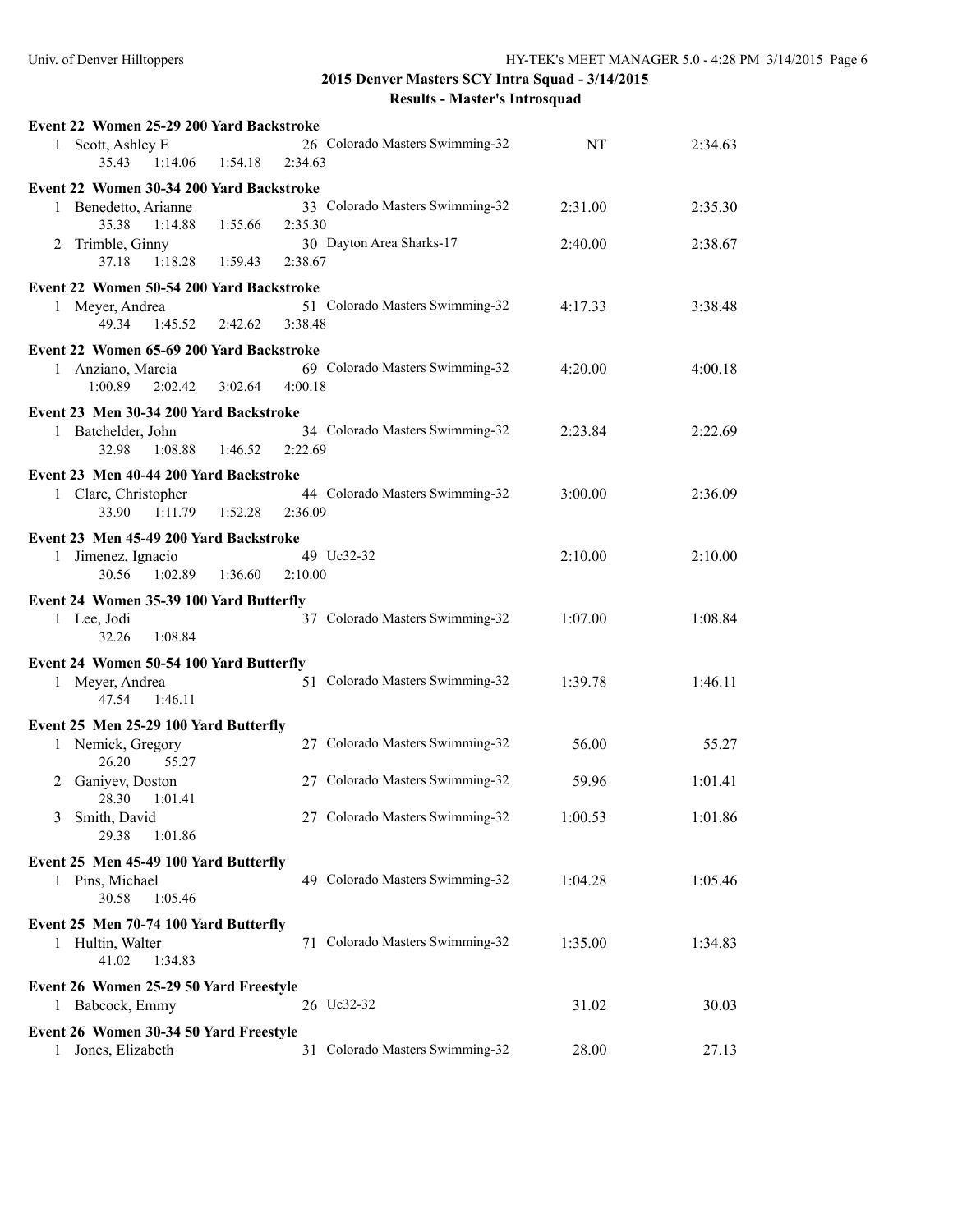| (Event 26 Women 30-34 50 Yard Freestyle)              |         |                                 |         |         |
|-------------------------------------------------------|---------|---------------------------------|---------|---------|
| 2 Trimble, Ginny                                      |         | 30 Dayton Area Sharks-17        | 28.50   | 27.80   |
| Event 26 Women 50-54 50 Yard Freestyle                |         |                                 |         |         |
| 1 Campbell, Ellen                                     |         | 51 Colorado Masters Swimming-32 | 30.50   | 29.42   |
| Event 26 Women 60-64 50 Yard Freestyle                |         |                                 |         |         |
| Laney, Judith<br>1                                    |         | 62 Colorado Masters Swimming-32 | 37.00   | 35.86   |
| 2 Kane, Julie                                         |         | 61 Colorado Masters Swimming-32 | 45.56   | 46.77   |
| Event 27 Men 18-24 50 Yard Freestyle                  |         |                                 |         |         |
| 1 Fulcomer, Vance                                     |         | 24 Colorado Masters Swimming-32 | 27.00   | 25.44   |
| Event 27 Men 25-29 50 Yard Freestyle                  |         |                                 |         |         |
| 1 Nemick, Gregory                                     |         | 27 Colorado Masters Swimming-32 | 24.00   | 23.66   |
|                                                       |         |                                 |         |         |
| Event 27 Men 30-34 50 Yard Freestyle<br>1 Arndt, Kiel |         | 33 Uc32-32                      | 26.00   | 25.21   |
| 2 Batchelder, John                                    |         | 34 Colorado Masters Swimming-32 | 26.34   | 26.03   |
| 3 Clark, Steven                                       |         | 31 Colorado Masters Swimming-32 | 26.19   | 26.33   |
|                                                       |         |                                 |         |         |
| Event 27 Men 40-44 50 Yard Freestyle                  |         |                                 |         |         |
| 1 Farley, Michael                                     |         | 41 Colorado Masters Swimming-32 | 26.00   | 24.96   |
| Event 27 Men 45-49 50 Yard Freestyle                  |         |                                 |         |         |
| Barringer, Rob<br>1                                   |         | 49 Colorado Masters Swimming-32 | 24.88   | 24.76   |
| Cusack, Clif<br>2                                     |         | 45 Colorado Masters Swimming-32 | 28.00   | 27.42   |
| Cruz, Eduardo<br>3                                    |         | 45 Colorado Masters Swimming-32 | 26.65   | 28.40   |
| Event 27 Men 50-54 50 Yard Freestyle                  |         |                                 |         |         |
| 1 Boyd, Matt M                                        |         | 51 Colorado Masters Swimming-32 | 30.00   | 25.96   |
| 2 Hunter, Shawn                                       |         | 51 Colorado Masters Swimming-32 | 27.50   | 28.46   |
| Toomey, Tom<br>3                                      |         | 53 Uc32-32                      | 29.90   | 30.29   |
| Event 27 Men 55-59 50 Yard Freestyle                  |         |                                 |         |         |
| 1 Bank, Holden                                        |         | 55 Colorado Masters Swimming-32 | 26.00   | 25.30   |
| Nolte, Christopher<br>2                               |         | 58 Colorado Masters Swimming-32 | 26.90   | 27.06   |
| 3 Hofstra, Albert                                     |         | 58 Colorado Masters Swimming-32 | 30.40   | 29.83   |
| Event 27 Men 65-69 50 Yard Freestyle                  |         |                                 |         |         |
| 1 Abrahams, Richard                                   |         | 69 Colorado Masters Swimming-32 | 24.13   | 24.65   |
|                                                       |         |                                 |         |         |
| Event 27 Men 75-79 50 Yard Freestyle                  |         | 78 Colorado Masters Swimming-32 |         |         |
| 1 Plummer, Mark                                       |         |                                 | 37.89   | 38.36   |
| Event 28 Women 50-54 200 Yard Breaststroke            |         |                                 |         |         |
| 1 Meyer, Andrea                                       |         | 51 Colorado Masters Swimming-32 | 4:10.67 | 4:06.64 |
| 52.82<br>1:57.20<br>3:04.25                           | 4:06.64 |                                 |         |         |
| Event 29 Men 40-44 200 Yard Breaststroke              |         |                                 |         |         |
| 1 Clare, Christopher                                  |         | 44 Colorado Masters Swimming-32 | 4:00.00 | 2:50.55 |
| 1:18.98<br>37.11<br>2:04.06                           | 2:50.55 |                                 |         |         |
| Event 29 Men 45-49 200 Yard Breaststroke              |         |                                 |         |         |
| 1 Grotke, Greg                                        |         | 46 Colorado Masters Swimming-32 | 2:28.00 | 2:28.30 |
| 33.67<br>1:12.10<br>1:49.65                           | 2:28.30 |                                 |         |         |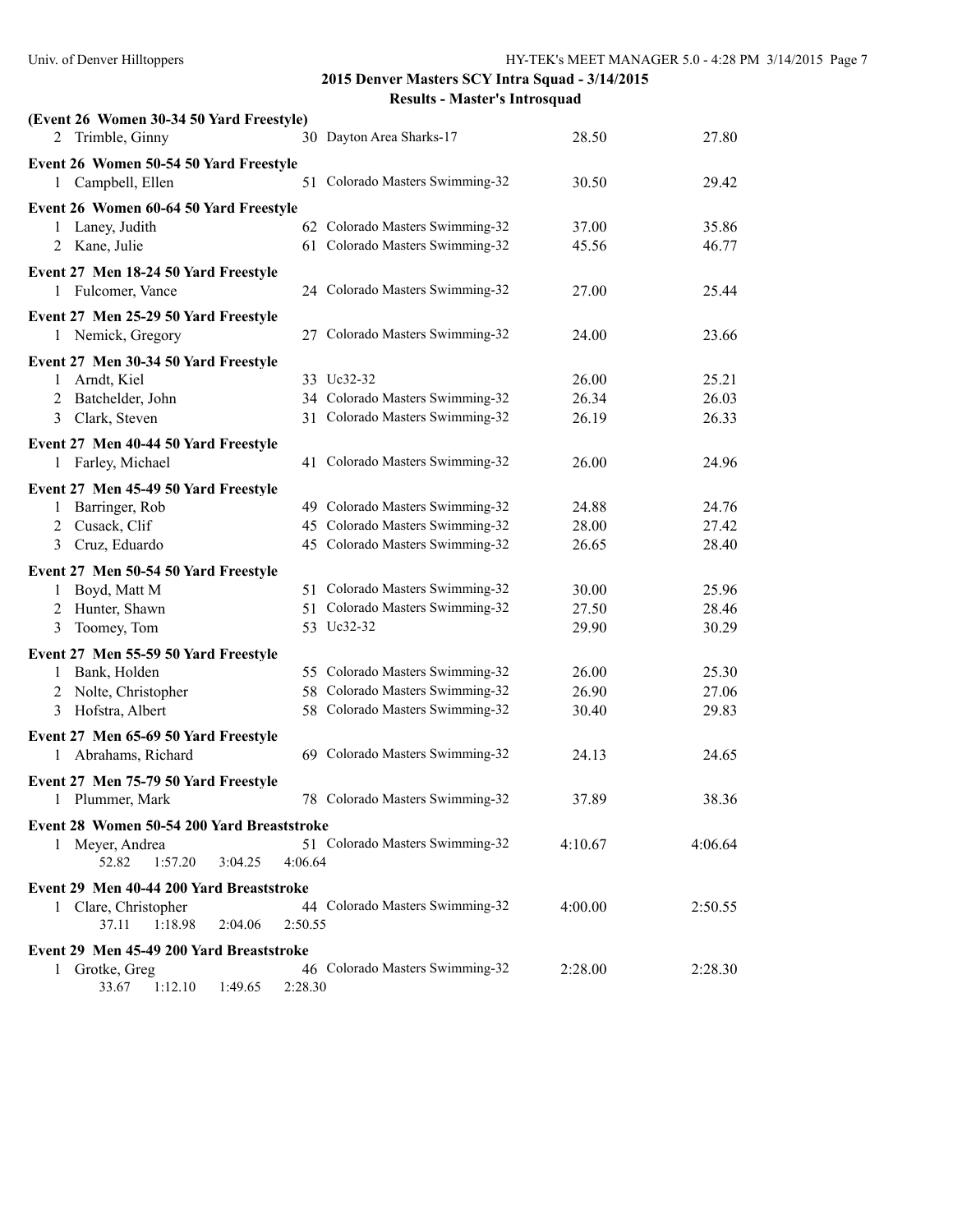32.08 1:09.22

| Event 29 Men 50-54 200 Yard Breaststroke                                                |                                            |         |         |
|-----------------------------------------------------------------------------------------|--------------------------------------------|---------|---------|
| 1 Brostuen, David<br>36.22<br>2:00.51<br>1:17.87                                        | 50 Colorado Masters Swimming-32<br>2:42.28 | 2:45.00 | 2:42.28 |
| Event 29 Men 55-59 200 Yard Breaststroke<br>1 Scott, Greg C<br>34.77 1:13.41<br>1:51.69 | 55 Colorado Masters Swimming-32<br>2:28.71 | 2:30.00 | 2:28.71 |
| Event 30 Women 25-29 100 Yard Backstroke<br>1 Babcock, Emmy<br>1:15.40<br>37.02         | 26 Uc32-32                                 | 1:18.42 | 1:15.40 |
| Event 30 Women 30-34 100 Yard Backstroke<br>1 Benedetto, Arianne<br>1:11.54<br>34.73    | 33 Colorado Masters Swimming-32            | 1:10.00 | 1:11.54 |
| Event 31 Men 25-29 100 Yard Backstroke<br>1 Mandel, Alon<br>25.04<br>51.69              | 26 Colorado Masters Swimming-32            | 52.00   | 51.69   |
| Event 31 Men 35-39 100 Yard Backstroke<br>1 Addadi, Mehdi<br>26.95<br>56.22             | 37 Colorado Masters Swimming-32            | 53.76   | 56.22   |
| Event 31 Men 55-59 100 Yard Backstroke<br>1 McDonough, Jim<br>46.81 1:35.40             | 59 Uc32-32                                 | 1:54.00 | 1:35.40 |
| Event 31 Men 65-69 100 Yard Backstroke<br>1 Carney, Kent<br>40.72<br>1:22.23            | 67 Colorado Masters Swimming-32            | 1:20.00 | 1:22.23 |
| Event 32 Women 35-39 100 Yard IM<br>1 Lee, Jodi<br>32.21<br>1:09.15                     | 37 Colorado Masters Swimming-32            | 1:05.00 | 1:09.15 |
| Event 32 Women 50-54 100 Yard IM<br>1 Campbell, Ellen<br>36.54<br>1:16.43               | 51 Colorado Masters Swimming-32            | 1:14.63 | 1:16.43 |
| Garnier, Kathy<br>2<br>39.35<br>1:19.97                                                 | 54 Colorado Masters Swimming-32            | 1:25.00 | 1:19.97 |
| Event 32 Women 60-64 100 Yard IM<br>1 Kane, Julie<br>59.79<br>1:57.41                   | 61 Colorado Masters Swimming-32            | 1:52.11 | 1:57.41 |
| Event 33 Men 18-24 100 Yard IM<br>1 Fulcomer, Vance<br>31.52<br>1:05.32                 | 24 Colorado Masters Swimming-32            | 1:15.00 | 1:05.32 |
| Event 33 Men 25-29 100 Yard IM                                                          |                                            |         |         |
| Nemick, Gregory<br>1<br>29.00<br>1:02.00                                                | 27 Colorado Masters Swimming-32            | 1:00.00 | 1:02.00 |
| Ganiyev, Doston<br>2<br>29.76<br>1:04.44                                                | 27 Colorado Masters Swimming-32            | 1:06.99 | 1:04.44 |
| Event 33 Men 40-44 100 Yard IM                                                          |                                            |         |         |
| 1 Clare, Christopher                                                                    | 44 Colorado Masters Swimming-32            | 1:06.03 | 1:09.22 |